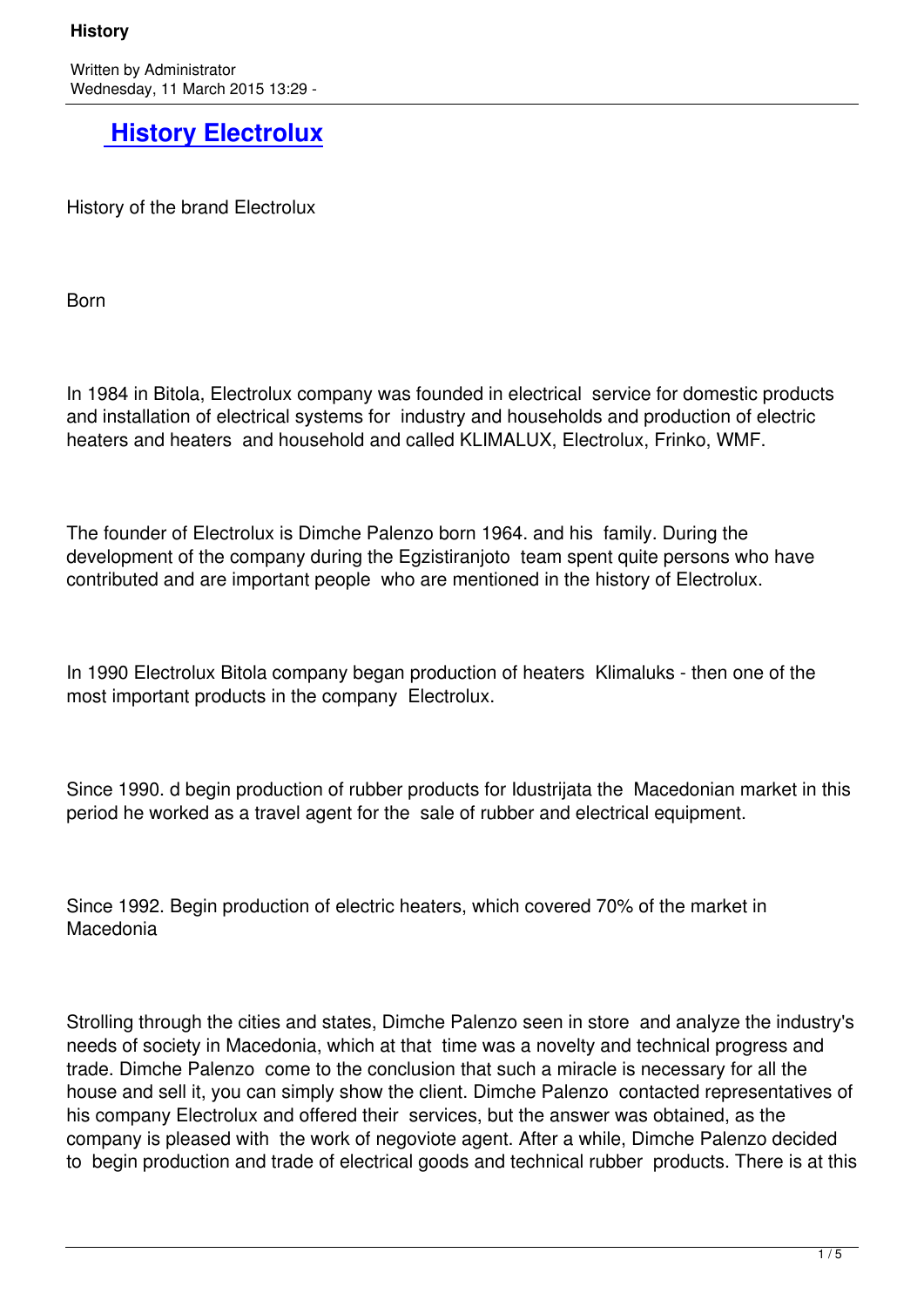## **History**

Written by Administrator Wednesday, 11 March 2015 13:29 -

time the company began to manufacture products and to serve the economy.

In Bitola Eelektroluks pretsedateleli met with producers from other countries and became an advocate for the whole world that relationship drigi Firms sell large quantities of electrical products. The number is very large, and the head of the company he and his associates. Dimche Palenzo fulfill its promise, and a year later became general agent and Kanthal Kentavros.

From the Electrolux ELECTROLUX

After a while, Dimche Palenzo in 1992. proposes to use proizvodit heating company Electrolux to reduce the weight of the heater and automation. Once in 1992. Because Straegija for presenting Sostvenite Products and for presenting the international markets have presented transcription ELECTROLUX After the two years, the demand began to exceed supply, and Dimche Palenzo started looking for space to build a new plant, but at this point the company ELECTROLUX expressed its proposal to merge. Dimche Palenzo for this option is advantageous for two reasons: it is released from a competitor, and he did not have to build a new factory, as he received the Klimaluks. In 1990, the agreement was reached, and a year later, the company was renamed ELECTROLUX.

Since 2009 has already started with plans to build a new factory in the Free Zone in Macedonia apart for household and industrial and electric heaters and rubber products and spare parts

Technological advances

In 1994, upon the proposal of ELEKTROLUX Dimche Palenzo announced a new model of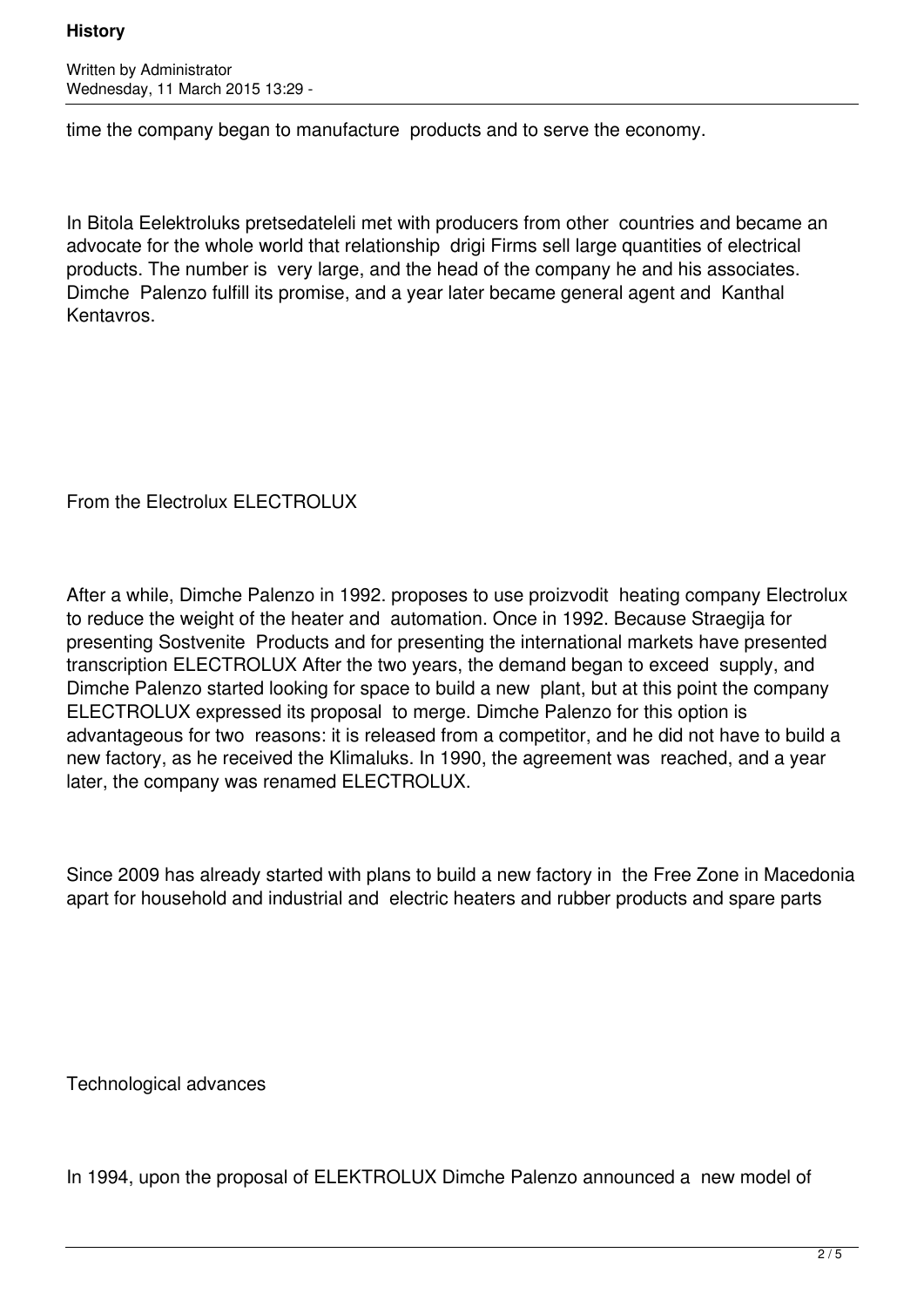## **History**

Written by Administrator Wednesday, 11 March 2015 13:29 -

heater model C. It brought us even more popular. Model V had shaped portable equipped with avtomaska regulation with different dimensions. Heaters of this type were produced by other companies almost to the end of the XX century. For convenience, heaters. In 1990, after the creation of the heaters, ELEKTROLUX produces pure hot air temperatures of the economy and 70% of power for homes and industry.

The production of heaters and Rubber Products won target market of Macedonia and Kosovo

In 1994, Dimche Palenzo parallel with its position Chairman of the Board and went into politics and representation of their country in the world in culture and sport. In 1994, became president of Body Biding Federation of Macedonia

In 1996 the company launched its first refrigerator industry and restaurants. He still does not look like our modern cold storage, but it was very convenient in everyday life.

The conquest of Europe

In 1998 the company continues to grow. In England, France, USA and Australia opened offices. In the 90's. for war production fell, and some plants had to the military.

In 1999 the spelling of the name of the company acquires a modern look. Now this company ELECTROLUX, and later appears modern logo.

In 90-00 years, the company expanded further. Were received by the Macedonian factories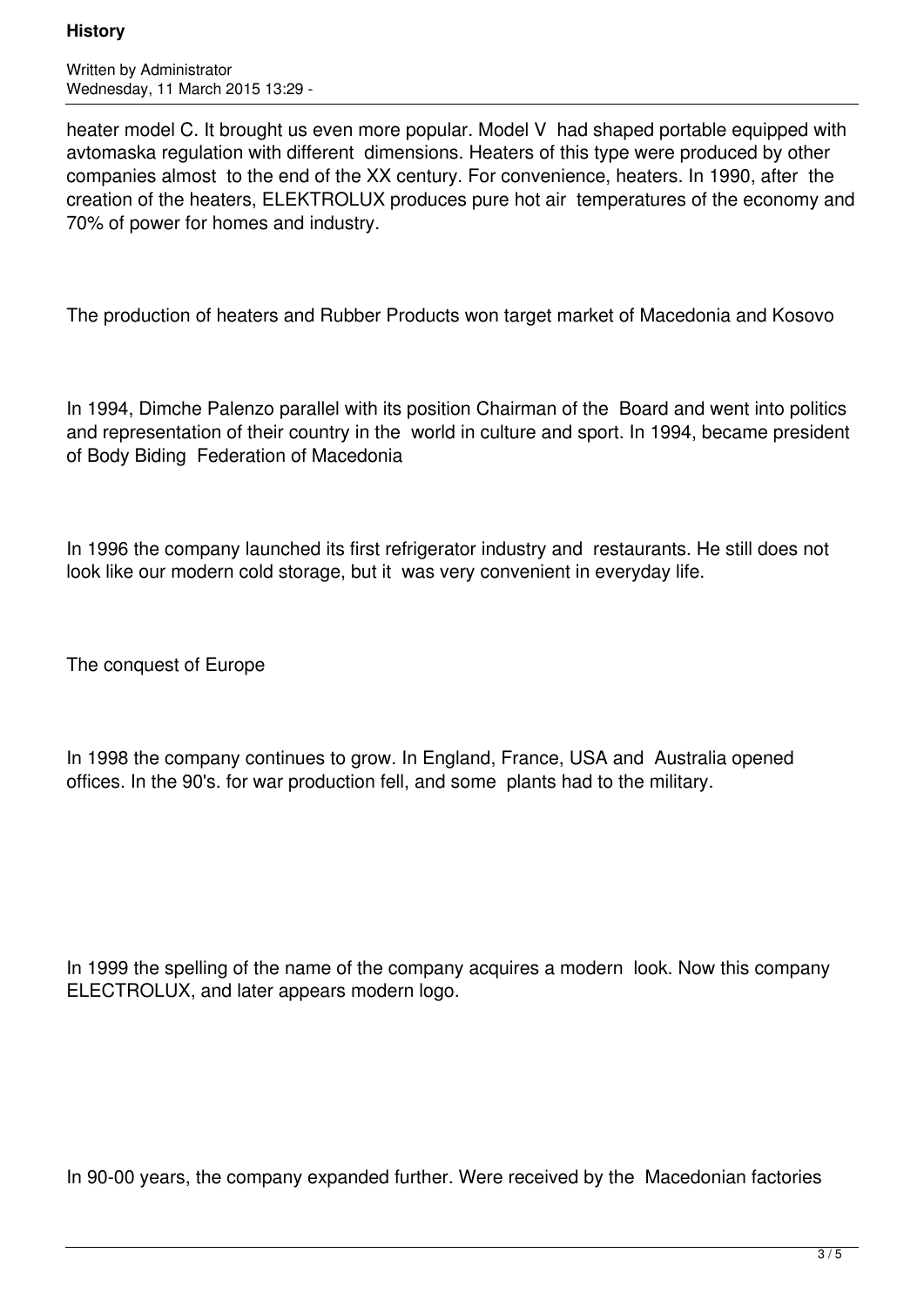Written by Administrator Wednesday, 11 March 2015 13:29 -

dulling and develop his strategies and sales. In addition, the group joined metal recycling company manufacturing of metal products and cooperation. In 1999 ELECTROLUX gets selling products in large institutions embassies and consulates.

Nowadays

In 1997-2004 the company is a kind of restructuring. Now the focus is on a limited number of major brands, not many small and little known. Reduced staff, closed several warehouses and industries. The main focus of the company's household, professional and electric heaters and rubber products and metal products.

In 2000, ten products companies received awards in the competition red dot red dot Design Award. The competition evaluates the level of quality, ergonomics, functionality, compliance with environmental standards.

In Greece, the company appeared in 1988, in Serbia in 1994 by Greek companies collaborating since 1985 on opening branches in all countries in the Europe of Electrolux. Now the company is developing the distribution of its products in Alabanija Kosovo, Greece, Serbia. In World ELECTROLUX works in two directions. This division of household and professional equipment electric heaters and rubber products and spare parts